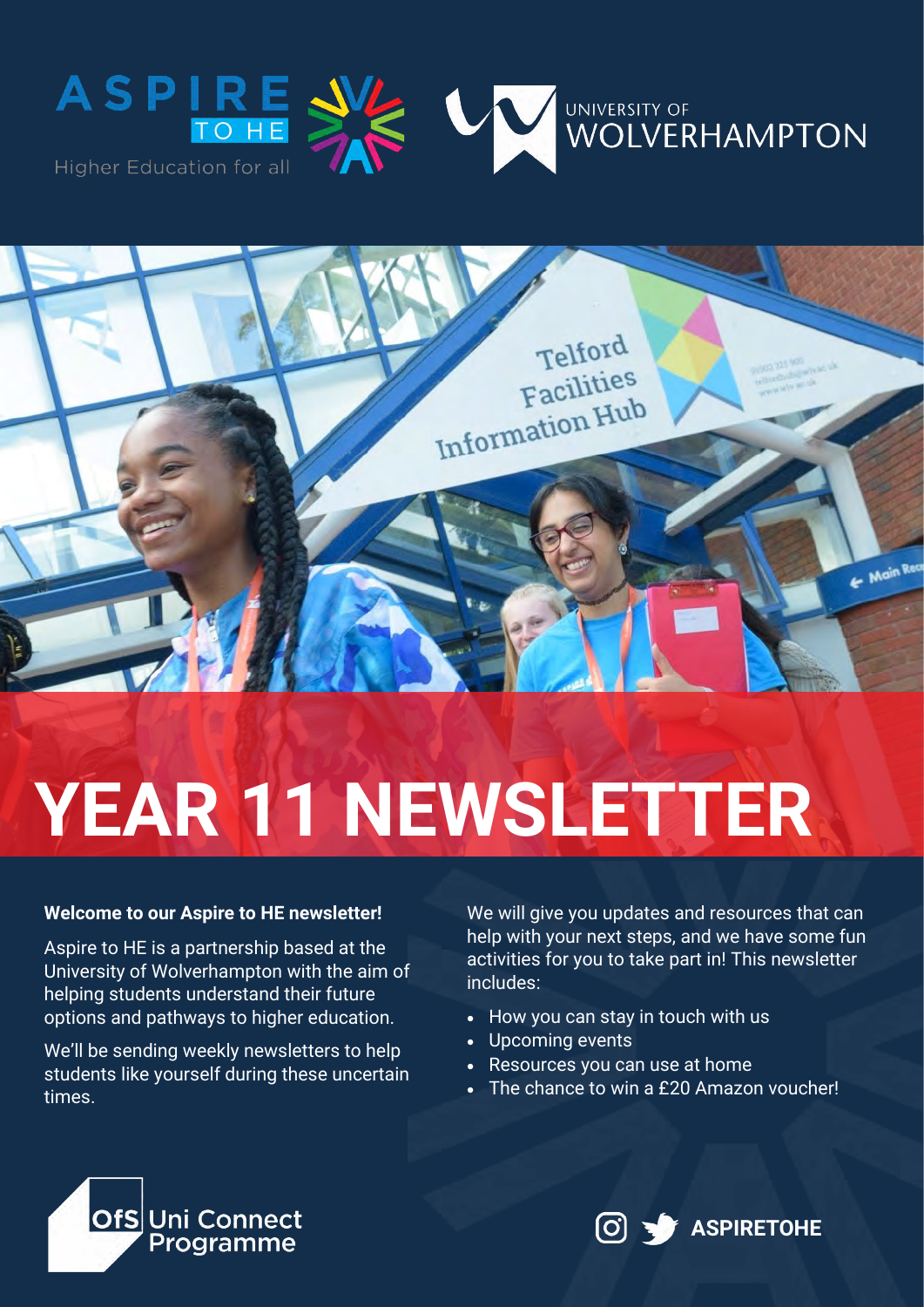

# **UPCOMING EVENTS**

**The University of Wolverhampton has a programme of virtual events for those who are considering higher education. Here are some events coming up this month:**

- 18 May—Researching HE and Choosing a Course
- 19 May—Personal Statements
- 19 May—Why HE and why Wolverhampton?
- 20 May—Employability; Choice, Option, & Destination
- 21 May—Goal Setting, Decision Making & Checklists!
- 22 May—Student Life with WLV Ambassadors

### **[VIRTUAL EVENTS](https://bit.ly/2WDDdxp)**

## **MIND MATTERS**

**Planning structure into your day may not sound important but routine can improve mental health.** 

Having a routine can help us to cope with change and also form healthy habits. With the school closures, it can be very easy to get into some bad habits and spend all day in bed watching Netflix.

#### **That's why we have put together some top tips for helping you structure your day better.**

- **Prepare plans for your day the night before**  Write a to-do list the night before that will help you structure your day around things you want to do or achieve.
- **Keep regular sleeping hours**  Go to bed at a regular time and try to wake up at the same time every day.
- **Make your bed!**  There are benefits of making your bed every morning. Not only does it kill the dust mites that are attracted to dead skin and sweat (disgusting we know!), it has mental health benefits that help improve the quality of your day.
- **Schedule in your activities and study**  Create blocks in your day for focused activities such as school work and make sure you take a break after completing a task. You should also schedule in some time to do the things that you enjoy to boost your mindset!

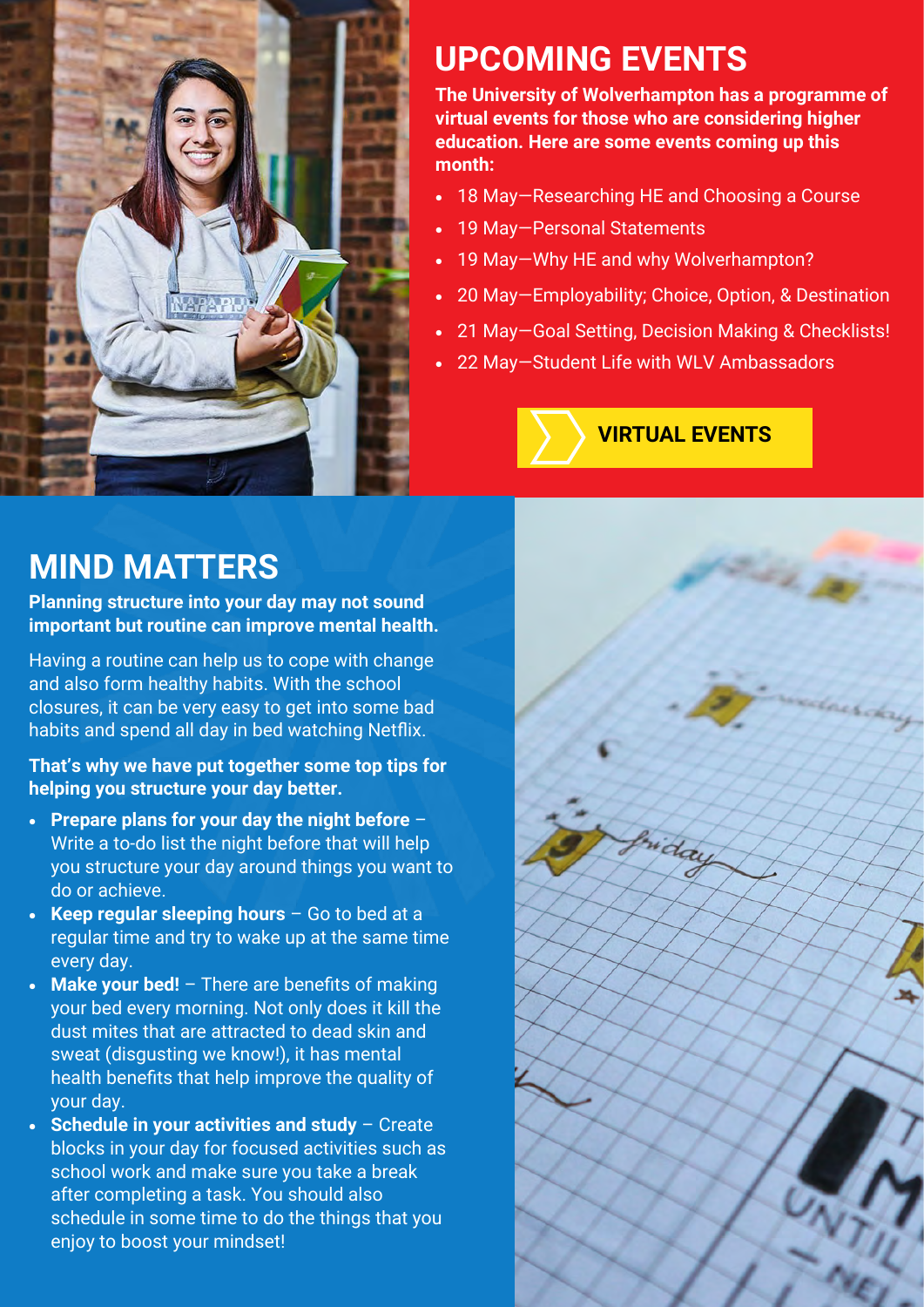

# **VIDEO RESOURCES**

The Aspire to HE team have been working on a series of videos for you to watch focused on goal setting, making informed decisions, and preparing for university.

Each video series will provide you with opportunities to put some of the ideas into practice. Why not take some time this week to watch some of our videos, not only will you learn about SMART targets and how to make an informed decision about university, you will also learn how to cook a Chicken Curry and a Veggie Chilli Con Carne!



## **ASPIRE TO HE RESOURCES**

**There are a variety of routes that you can take to progress to higher education but reviewing all your options can sometimes feel overwhelming.** 

That's why this week, we have created some resources for you to explore your options after Year 11 and compare the vocational and academic options available to you after further education.

> **POST-16 [PATHWAYS](https://bit.ly/2WqWJhM)**

**POST-18 [PATHWAYS](https://bit.ly/35TvGyL)**



#### **FOLLOW US**

Follow us on Instagram for up-to-date key messages, top tips for applying to university, and an insight into Aspire to HE activities and events!